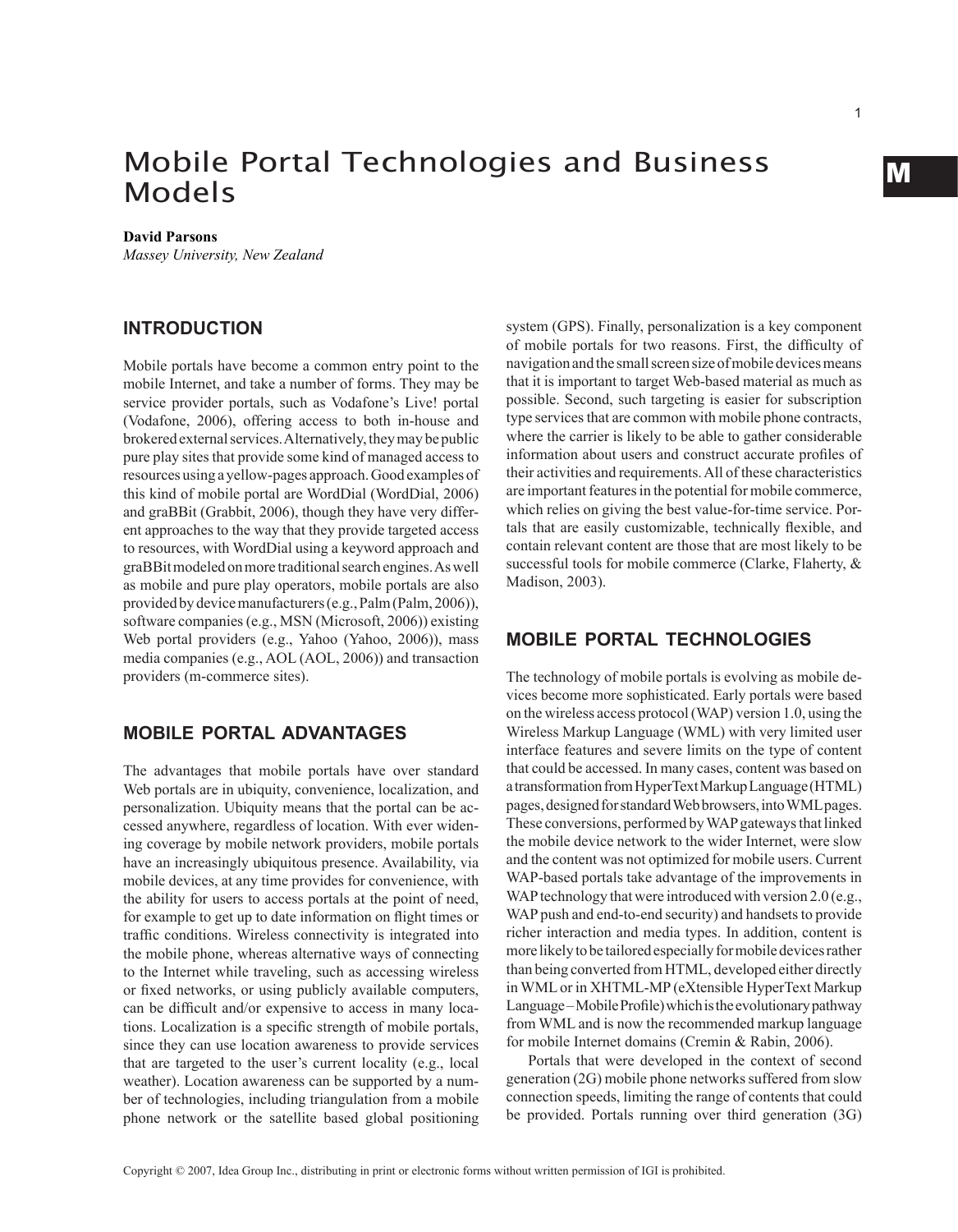networks benefit from much faster data transfer speeds, so they can deliver rich multimedia content, such as TV and movie feeds and MP3 downloads. However, despite the market dominance of entertainment content, with the huge popularity of ring tones and screen savers, mobile portal services are not limited to entertainment alone. Some portals also host location based services, for example the provision of MapPoint access via the Vodafone portal in certain territories, and portal-hosted M-Payment services are increasingly popular.

### **Design aspects of mobile portals**

Mobile portals have had to be designed to provide the easiest access to services within the usual constraints of mobile devices, such as limited screen space, varying navigation button layouts on phones from different manufacturers, and lack of a consistent programming platform. Unlike portals designed for the desktop, where portals are usually based around HTML tables containing separate portlets, mobile portals are structured around nested menu lists, often with images, that provide quick scrolling access to services. The initial WAP portal pioneered by Vodafone Live! exemplified the typical style for mobile portals, with a brand header followed by a list of headlines that lead to other pages. Figure 1 shows a top level menu page from Vodafone Live! Although this type of mobile portal design has become a little more sophisticated over time with the move towards larger screens and XHTML-MP markup, the basic principles of using brief headline links and/or small images still apply.

Typical top-level mobile portal menus contain links to services such as news, weather, TV, downloads (games, ring tones, screen savers) and search engines. Mobile portals are not, however, only designed for one way services. One of the more unique features of a mobile portal is the ability to register for alerts, sent via SMS or using push technologies.

Because of the difficulties of configuring connections to the mobile Internet and managing page navigation with limited control keys, mobile carriers have worked with handset manufacturers to provide branded phones that include single key access to the carrier's mobile portal. This makes it easier to access the carriers own portal but harder to access other portals.

#### **Business models for mobile portals**

There are three basic business models for mobile portals, which may be used in combination. Either they are based on subscription, payment for individual services or advertising.

*Figure 1. The Vodafone Live! mobile portal (image courtesy of Vodafone Ltd.)*



The role of the mobile network operator in the m-commerce value chain will vary between contexts, but at the most active level the operator will provide the network, the WAP gateway, the mobile portal and also act as an intermediary and trusted third party between the customer and other content and service providers (Tsalgatidou & Veijalainen, 2000).

The first generation of mobile portals, introduced in the late 1990s, had limited success due to factors including cost, limited browser capability and slow transmission speed. However in Japan, NTT DoCoMo's subscription-based Imode portal showed that it was possible to achieve success in the mobile portal market by developing a large customer base built using youth targeted branding, low costs and suitable technology (CNET News, 2001). A key aspect of success in Japan, as opposed to early failure in Europe, was that DoCoMo successfully integrated the three value chains that comprise mobile telecommunications, the devices, the infrastructure, and the services (Sigurdson, 2001). More recent success outside Japan has been based on integrating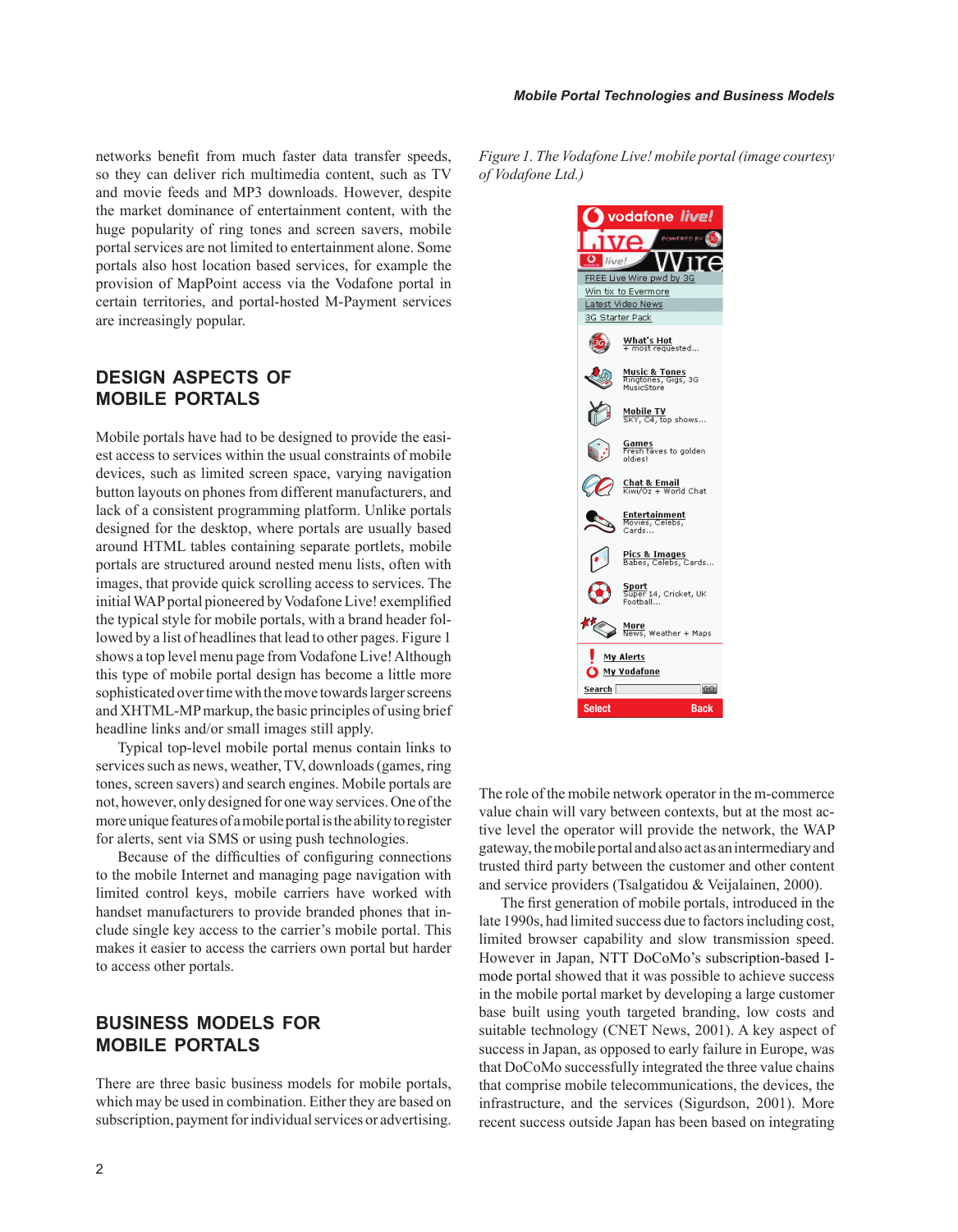these three components, via Web portals, that link devices provide unique content through their partners, and leverage to carriers by building portal access into their menus and the usability advantages of customized hands to carriers by building portal access into their menus and brokering services from other providers.

Mobile portals have been an important revenue generator for mobile phone network providers because they have been the main driver for use of data services by personal, as opposed to corporate, users. For example, UK figures provided on a regular basis by the Mobile Data Association show that WAP page impressions (i.e., requests for one or more WML files that construct a single page) have increased hugely since 2002, when the first UK mobile portals were introduced, from about 200 million per month to nearly 2 billion by the end of 2005 (Mobile Data Association, 2006).

Portals provided by network providers sometimes use a walled garden approach to browsable content, which integrates third party content. In many cases, this content has to be paid for. Access to the portal is built into phones provided by the carrier, making access easy, but locking the user into one point of access to the mobile internet. From the user's perspective, the walled garden is useful in that the control of content means that all content will be appropriate to the mobile device. However, it limits the user's ability to browse the internet more widely. On many devices, although it is possible to do so it is much more difficult to set up than using the built in portal. As an alternative approach, some carriers simply provide direct access to the Web via a specific home page, such as T-Mobile's use of the Google home page (Mobile Pipeline, 2005).

### **Future trends in mobile portals**

Beyond the current WAP generation, future mobile portals will take advantage of smart phone and Java 2 Micro Edition (J2ME) devices to deliver more sophisticated content and interactivity, using dynamically loaded applications and leveraging XHTML-MP markup as the common evolution path from WAP, cHTML and XML. To enable two way interaction between users and portal providers, many portals include push elements, enabling alerts to be sent to users based on their user profiles, and increasingly, Podcasts will be integrated into mobile portals to enable more sophisticated push content (Lewin, 2005). As mobile devices evolve from WML based markup to XHTML-MP, and screen size and resolution increases, there will be less distinction between pages designed for the Web in general and those designed specifically for mobile devices. The distinction between mobile and Web portals will blur, and eventually the distinction between them may well fade way almost altogether. In the interim, with the increasing number of portals available, and the increasing flexibility of devices, it is unlikely that providers will be able to sustain purely walled garden approaches. Rather, they will need to use their branded sites to

provide unique content through their partners, and leverage to retain users.

As devices and networks evolve, portal providers will have to adapt to changing technologies and markets. There will, however, still be significant differences in content provision between mobile portals and the rest of the Internet, because of the value added services that are possible through localization and personalization. Because of this, even when the mobile portal ceases to exist as a separate entity, Web portals will still include some elements that are unique to the mobile user.

#### **Conclusion**

Mobile portals have been an important component of the mobile Internet, providing mobile users with easier access to Web-based resources and enabling service providers to provide targeted content. Partnerships between network carriers and mobile device manufacturers are an important part of the business strategy of many mobile portals, enabling a walled garden approach that manages the user's Internet access. Early mobile portals had to be developed in the context of the limited form factor of WAP phones and restrictions on connection availability and speed. With the development of mobile phones with bigger, better screens (full color, high resolution, etc.) and high speed data connections, mobile portals have become both more sophisticated in the user interface and able to deliver a wider range of content.

#### **References**

AOL. (2006). *AOL Mobile Portal*. Retrieved January 31, 2006, from http://aolmobile.aol.com/portal/

Clarke, I., Flaherty, T., & Madison, J. (2003). Mobile portals: The development of m-commerce. In B. Mennecke & T. Strader (Eds.), *Mobile commerce: Technology, theory and applications* (pp. 185-201). Hershey, PA: IRM Press.

CNET News. (2001, April 18). *Wireless Web portals duke it out*. Retrieved March 2006, from http://news.com.com/ Wireless+Web+portals+duke+it+out/2009-1033\_3-255977. html?tag=st.num

Cremin, R., & Rabin, J. (2006). *dotmobi switch on! Web browsing guide*. Retrieved March 2006, from http://pc.mtld. mobi/documents/dotmobi-Switch-On!-Web-Browsing-Guide.html

Grabbit. (2006). *Grabbit.* Retrieved January 31, 2006, from http://www.grabbit.co.nz/